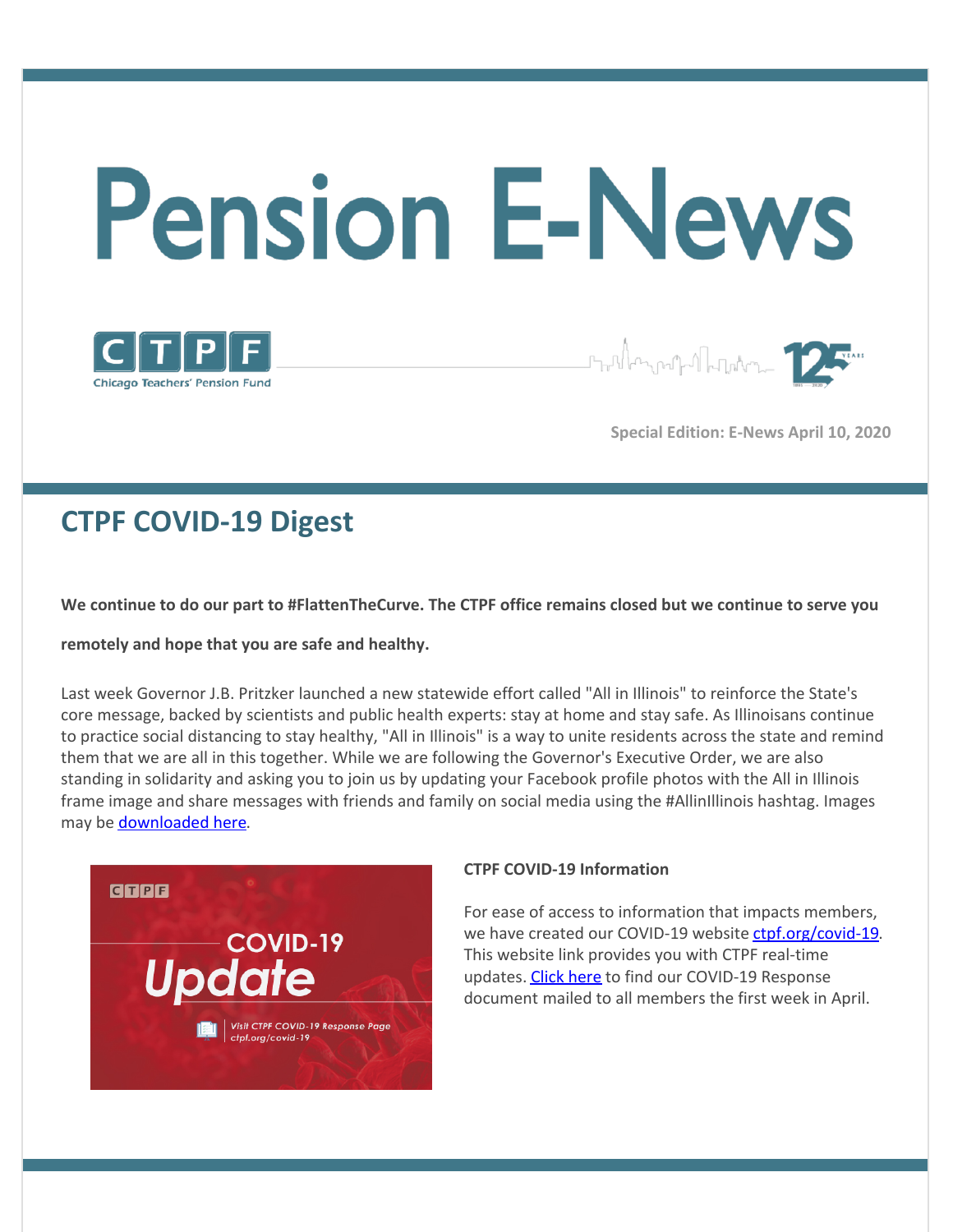## **Send Documents Electronically**



#### **SUBMIT DOCUMENTS TO CTPF ELECTRONICALLY**

During the stay-at-home order, we may not have immediate access to incoming mail and U.S. mail processing will be delayed. The best way to send benefit applications and documents to CTPF is by Fax 312.641.7185 or email an attachment (.pdf or .jpg) to [imaging@ctpf.org](mailto:imaging@ctpf.org).

#### **SCANNING RESOURCES**

Need to scan a document to email to CTPF but you don't have a scanner? Don't worry. A printer or smartphone scanning apps or smartphone camera can help you get the job done.

**Printer** - most printers are multifunction devices that include a scanning option. You may need to install utility software or find the scanning function in your computer's system settings.

**Smartphone Apps**- a smartphone can take the place of a scanner. Browse your app store and download a mobile scanning app. These apps use your phone's camera to capture an image of the page. That image is saved as a PDF or JPG file to your phone or an online storage site. Be sure to read the app's privacy policy first so you know where your data is being stored and managed by the company.

**Smartphone Camera** - as a last resort,use your cell phone or a digital camera and take a picture of the document. If needed, straighten and crop the image in edit mode.

## **Reminders and Resources**

| <b>MEETINGS, QUESTIONS, AND CONCERNS</b><br>CTPF staff is working remotely. If you have a question for Member Services, please<br>call 312.641.4464 and leave a message. Calls will be returned as soon as possible.<br>Check ctpf.org/calendar for information on public meetings.                                                                                                      |
|------------------------------------------------------------------------------------------------------------------------------------------------------------------------------------------------------------------------------------------------------------------------------------------------------------------------------------------------------------------------------------------|
| <b>CTPF HEALTH PLAN INFORMATION</b><br>CTPF offers six health insurance plans for retirees. All plans now offer coverage for<br>COVID-19 diagnosis and treatment, and some have added additional telehealth<br>and mental health benefits. Call the number on the back of your health insurance<br>card or visit your carrier's website for additional information on specific benefits. |
| <b>RETIREMENT RESOURCES</b><br>Members planning to retire this year can find additional help and resources, and<br>registration links for the April 7, 2020, retirement webinars at ctpf.org/retirement-<br>resources.                                                                                                                                                                   |
| <b>MEMBER PAYMENTS AND MARKET VOLATILITY</b><br>CTPF pensions are secure and are not based on market conditions. We have<br>procedures in place to ensure the payment of member benefits, even when<br>business is interrupted. We encourage all members who have not already done so<br>to sign up for Direct Deposit.                                                                  |